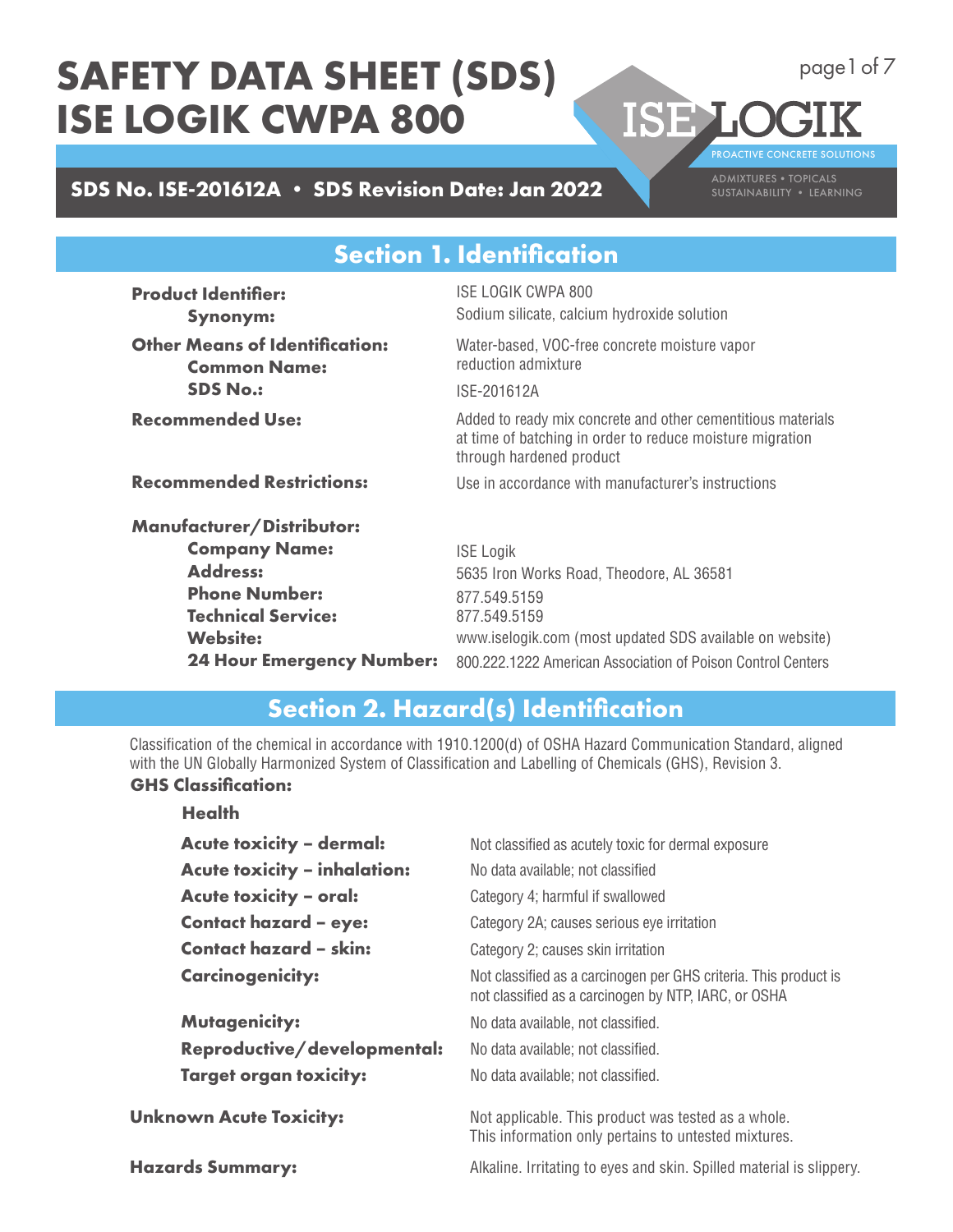## **SDS No. ISE-201612A • SDS Revision Date: Jan 2022** ADMIXTURES • TOPICALS

PROACTIVE CONCRETE SOLUTIONS

**ISEL** 

page 2 of 7

**GHS Label Elements:**



**Signal word: Physical Hazards:**

**Chronic Hazards: Health Hazards:**

Hazard pitogram; exclamation point

**Warning** Spilled material is slippery. Once dry, may form thin glass that can cut skin No known chronic hazard. Can cause serious irritation to the eyes. Causes moderate irritation to the skin. Harmful if swallowed. Can cause irritation to mouth, esophagus, or stomach if ingested or inhaled. Spray mist is irritating to respiratory system. None known.

**Hazards Not Otherwise Classified:**

**Precautionary Statements:** Do not get in eyes, on skin, or on clothing. Wear protective gloves, protective clothing, eye, and face protection as appropriate. Avoid breathing mist or vapors. Avoid ingesting. Avoid prolonged exposure to skin. Wash thoroughly after handling. Do not eat, drink, or use any form of tobacco when using this product.

#### **Hazards Not Otherwise Classified:** None identified.

### **Section 3. Composition / Information on Ingredients**

| <b>Component</b>        | <b>CAS Number</b> | <b>Weight %</b> |
|-------------------------|-------------------|-----------------|
| Deionized water         | 7732-18-5         | $65 - 85$       |
| Hydrous sodium silicate | 1344-9-08         | $15 - 30$       |
| Calcium hydroxide       | 1305-62-0         | $0.01 - 5$      |

## **Section 4. First Aid Measures**

**Eye:** Immediately Irrigate with eyewash solution or clean water, holding the eyelids apart, for at least 15 minutes. Remove contacts if able. Obtain immediate medical attention.

**Skin:** Wash affected skin with plenty of water. If symptoms develop, obtain medical attention. Take off contaminated clothing and wash before reuse.

**Inhalation:** If inhaled and adverse effects occur, remove patient to fresh air and keep at rest in a position comfortable for breathing. Call a Poison Center or seek medical attention if you feel unwell.

**Ingestion:** If swallowed, do not induce vomiting. Wash out mouth with water and give 200 – 300 ml (half a pint) of water to drink. Contact a Poison Center,or a doctor/physician, or get medical attention if you feel unwell.

**Most Important Symptoms/Effects (Acute and Delayed)** Solutions of sodium silicate are alkaline. Exposure to alkaline solutions may result in irritation to any contacted tissue, including possible burns, depending on the concentration, duration, and nature of the exposure. This material is not a crystalline silica, and it does not cause pulmonary silicosis.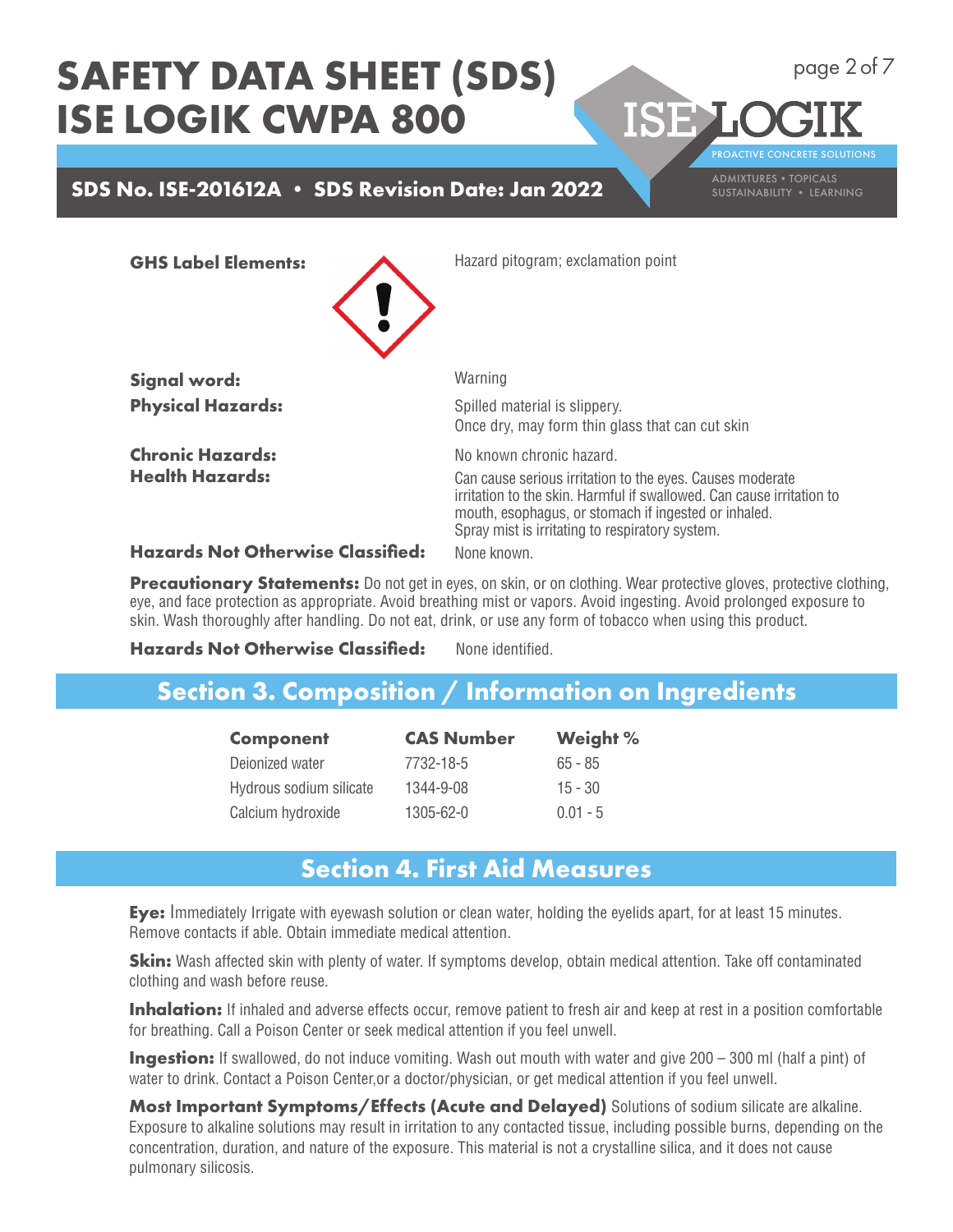## **SDS No. ISE-201612A • SDS Revision Date: Jan 2022** ADMIXTURES • TOPICALS

PROACTIVE CONCRETE SOLUTIONS

**ISEL** 

page 3 of 7

#### **Accute Symtoms/Effects:**

**Eye:** Eye exposure may cause severe irritation,and pain.The full extent of injury may not be immediately apparent.

**Skin:** Skin exposure may cause irritation, redness and itching, swelling, or a burning sensation.

**Inhalation:** Inhalation of this material may cause irritation, redness of upper and lower airways, coughing.

**Ingestion (Swallowing):** Exposure by ingestion may cause irritation, swelling, and perforation of upper and lower gastrointestinal tissues. Permanent scarring may occur.

Delayed Symtoms/Effects: Repeated and prolonged skin contact may cause a dermatitis.

**Interaction with Other Chemicals Which Enhance Toxicity:** None known.

**Medical Conditions Aggravated by Exposure:** May aggravate preexisting conditions such as: Eye disorders that decrease tear production or have reduced integrity. Skin disorders that compromise the integrity of the skin such as: psoriasis, rashes, eczema, skin infections. Pulmonary disorders that compromise the integrity of the lungs such as asthma.

**Notes to Physician:** Treat as a corrosive substance. Treat symptoms with supportive care. There is no specific antidote. The absence of visible signs or symptoms of burns does NOT reliably exclude the presence of actual tissue damage. It may take 48-72 hours to assess the extent of an ocular burn.

## **Section 5. Fire-Fighting Measures**

**Suitable Extinguishing Media:** Use media appropriate for surrounding fire.

**Precautions for Fire-Fighters:** Move container from fire area if it can be done without risk. Avoid inhalation of material or combustion by-products. Stay up wind and keep out of low areas. Liquid material is an aqueous solution and non-flammable. Full protective equipment and NIOSH approved self-contained breathing apparatus recommended if fire where raw materials are stored.

**Fire and/or Explosion Hazard:** Excessive heat may produce hazardous decomposition products.

**Hazardous Combustion Products:** Calcium oxides; hydrogen

### **Section 6. Accidental Release Measures**

Keep unnecessary people away; isolate hazard area and deny entry. Stay upwind; keep out of low areas. (Also see Section 8).

Wear suitable protective clothing. Wear eye/face protection should be worn for spills and leaks. Caution: spillages may be slippery.

 Small spills: Take up with sand or other noncombustible absorbent material and place into containers for later disposal.

Large spills: Dike far ahead of liquid spill for later disposal.

Do not flush or allow to enter drains, sewers, or watercourses. Prevent release to the environment if possible. Advise authorities if spillage has entered watercourse or sewer or has contaminated soil or vegetation. (Also see Section 15 for spill/release reporting information).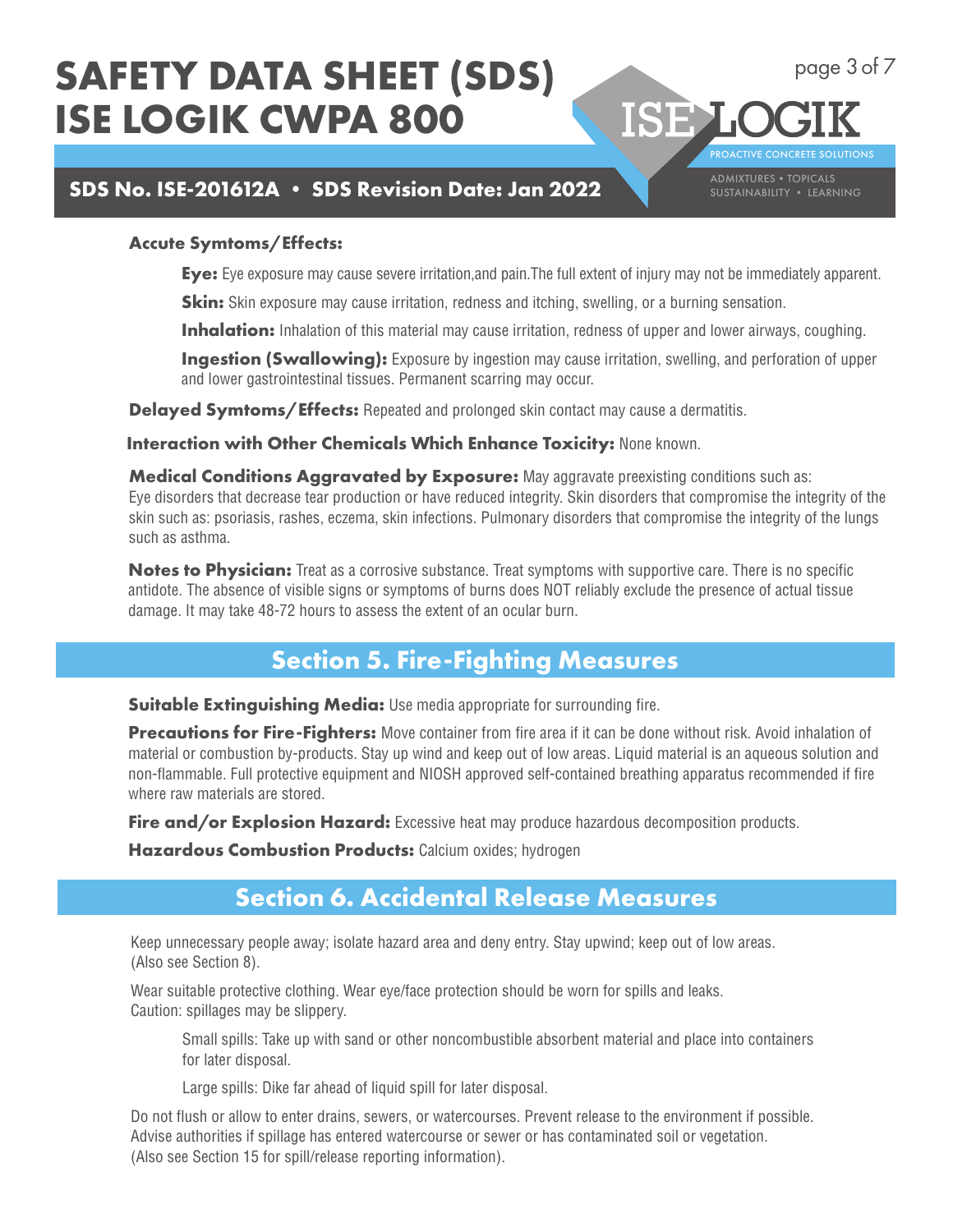## **SDS No. ISE-201612A • SDS Revision Date: Jan 2022 SUSTAINABILITY • LEARNING**

PROACTIVE CONCRETE SOLUTIONS

**ISE L** 

page 4 of 7

## **Section 7. Handling and Storage**

**Precautions for Safe Handling:** Do not get in eyes, on skin, or on clothing. Wash thoroughly after handling. Avoid generation of mist. Avoid breathing vapor, mist, or spray. Use appropriate personal protective equipment (PPE). See Section 8, Exposure Controls and Personal Protection, for additional information.

**Safe Storage Conditions:** Store and handle in accordance with all current regulations and standards. Do not allow material to freeze. Keep container tightly closed and properly labeled. Do not store in aluminum container or use aluminum fittings or transfer lines, as flammable hydrogen gas may be generated. Provide an adequate bund wall for containment. Keep separated from incompatible substances (see below or Section 10 of the Safety Data Sheet).

**Incompatibilities/Materials to Avoid:** Can generate heat when mixed with acids, Avoid prolonged contact with alkali sensitive metals such as: aluminum, brass, bronze, copper, lead, tin, zinc because flammable hydrogen gas can be generated.

### **Section 8. Exposure Controls / Personal Protection**

**Regulatory Exposure Limit(s):** None. This product does not contain any components that have regulatory occupational exposure limits (OEL's) established.

**Non-Regulatory Exposure Limit(s):** An exposure limit of 2 mg/m3 (15 min TWA – time weighted average) is recommended by analogy with sodium hydroxide (UK EH40).

**Engineering Controls:** Engineering methods to prevent or control exposure are preferred. Methods include process or personnel enclosure, mechanical ventilation (dilution and local exhaust), and control of process conditions.

#### **Personal Protective Equipment (PPE):**

**Eye Protection:** Wear safety glasses with side-shields or chemical resistant safety goggles. Provide an emergency eye wash fountain and quick drench shower in the immediate work area.

**Skin and Body Protection:** Wear protective clothing to minimize skin contact.

**Hand Protection:** Wear appropriate chemical resistant gloves. Consult a glove supplier for assistance in selecting an appropriate chemical resistant glove (butyl rubber, natural rubber, neoprene, or nitrile).

**Respiratory Protection:** Respiratory protection not normally required. Advice on respiratory protective equipment is given in the HSE (Health and Safety Executive) publication HS(G)53.

## **Section 9. Physical and Chemical Properties**

| <b>Physical state:</b>            | Liauid            | <b>Appearance:</b>               | Opaque         |
|-----------------------------------|-------------------|----------------------------------|----------------|
| Color:                            | Hazy white        | Odor:                            | Odorless       |
| <b>Odor Threshold [ppm]:</b>      | No data available | pH:                              | $11.0 - 12.00$ |
| <b>Freezing Point/Range (°C):</b> | $\theta$          | <b>Melting Point/Range (°C):</b> | Not applicable |
| <b>Boiling Point/Range (°C):</b>  | 100               | Flash point/Range (°C):          | Not applicable |
| <b>Evaporation rate:</b>          | Not applicable    | Flammability (solid, gas):       | Not applicable |
| <b>Explosive limit ranges:</b>    | Not applicable    | <b>Vapor Pressure:</b>           | Not applicable |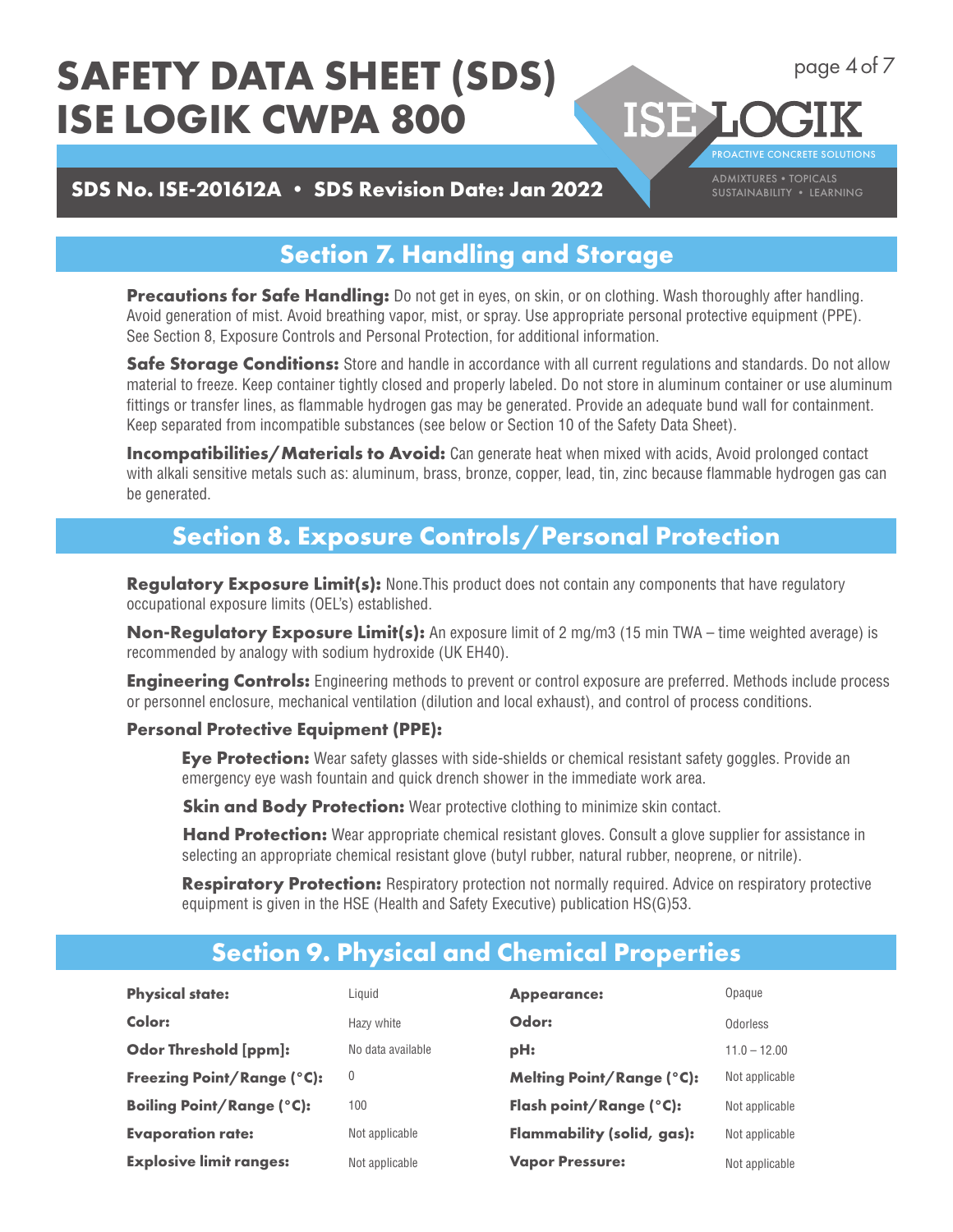# **SDS No. ISE-201612A • SDS Revision Date: Jan 2022** ADMIXTURES • TOPICALS

**Vapor Density (air=1): Solubility (water): Specific Gravity @75°F: Decomposition Temperature: Explosive properties: Oxidizing properties:** No data available

Soluble 1.20 - 1.25 No data available Not applicable Not applicable

**Density: Solubility (other): Auto-ignition Point: Viscosity: Explosive limit ranges: Other Information:**

10.0 - 12.0 lbs. /gal No data available Not applicable

PROACTIVE CONCRETE SOLUTIONS

Not applicable

ISE LO

Not applicable

No data available

## **Section 10. Stability and Reactivity**

**Reactivity:** Not reactive under normal temperatures and pressures.

**Chemical Stability:** Stable at normal temperatures and pressures.

**Possibility of Hazardous Reactions:** Prolonged contact within compatible metals may produce flammable hydrogen gas. When arc welding vessels containing aqueous solutions of this material, take care to control any explosion risk from hydrogen evolved by electrolysis. Aqueous solutions will react with aluminum, zinc, tin and their alloys evolving hydrogen gas which can form an explosive mixture with air. Can react violently if in contact with acids. Can react with sugar residues to form carbon monoxide.

**Conditions to Avoid:** Prolonged exposure to temperatures below 32°F (0°C) because material will freeze. Prolonged storage above 140°F (60°C). All conditions that could lead to the possible hazardous reactions detailed above.

**Incompatibilities/Materials to Avoid:** Can generate heat when mixed with acids. Avoid prolonged contact with alkali sensitive metals.

**Hazardous Decomposition Products:** None known.

**Hazardous Polymerization: Will not occur.** 

## **Section 11. Toxicological Information**

#### **Information on toxicological effects:**

| <b>Acute toxicity</b>            |                               |                                                                                                                                            |
|----------------------------------|-------------------------------|--------------------------------------------------------------------------------------------------------------------------------------------|
| <b>Ingestion</b>                 |                               | All symptoms of acute toxicity are due to high alkalinity.<br>Material will cause irritation. Oral LD50 (rat) 3400 mg/kg bw                |
| <b>Inhalation</b>                |                               | Mist is irritant to the respiratory tract. All symptoms of acute toxicity<br>are due to high alkalinity. Inhalation LC50 (rat) > 2.06 g/m3 |
| <b>Skin Contact</b>              |                               | Material will cause irritation. Dermal LD50 (rat) >5000 mg/kg bw                                                                           |
| <b>Eye Contact</b>               |                               | Material will cause irritation.                                                                                                            |
| <b>Skin corrosion/irritation</b> |                               | Irritating to skin.                                                                                                                        |
|                                  | Serious eye damage/irritation | Irritating to eyes.                                                                                                                        |
| <b>Sensitization</b>             |                               | Not sensitizing.                                                                                                                           |
| <b>Mutagenicity</b>              |                               | No evidence of genotoxicity. In vitro/in vivo negative.                                                                                    |
|                                  |                               |                                                                                                                                            |

page 5 of 7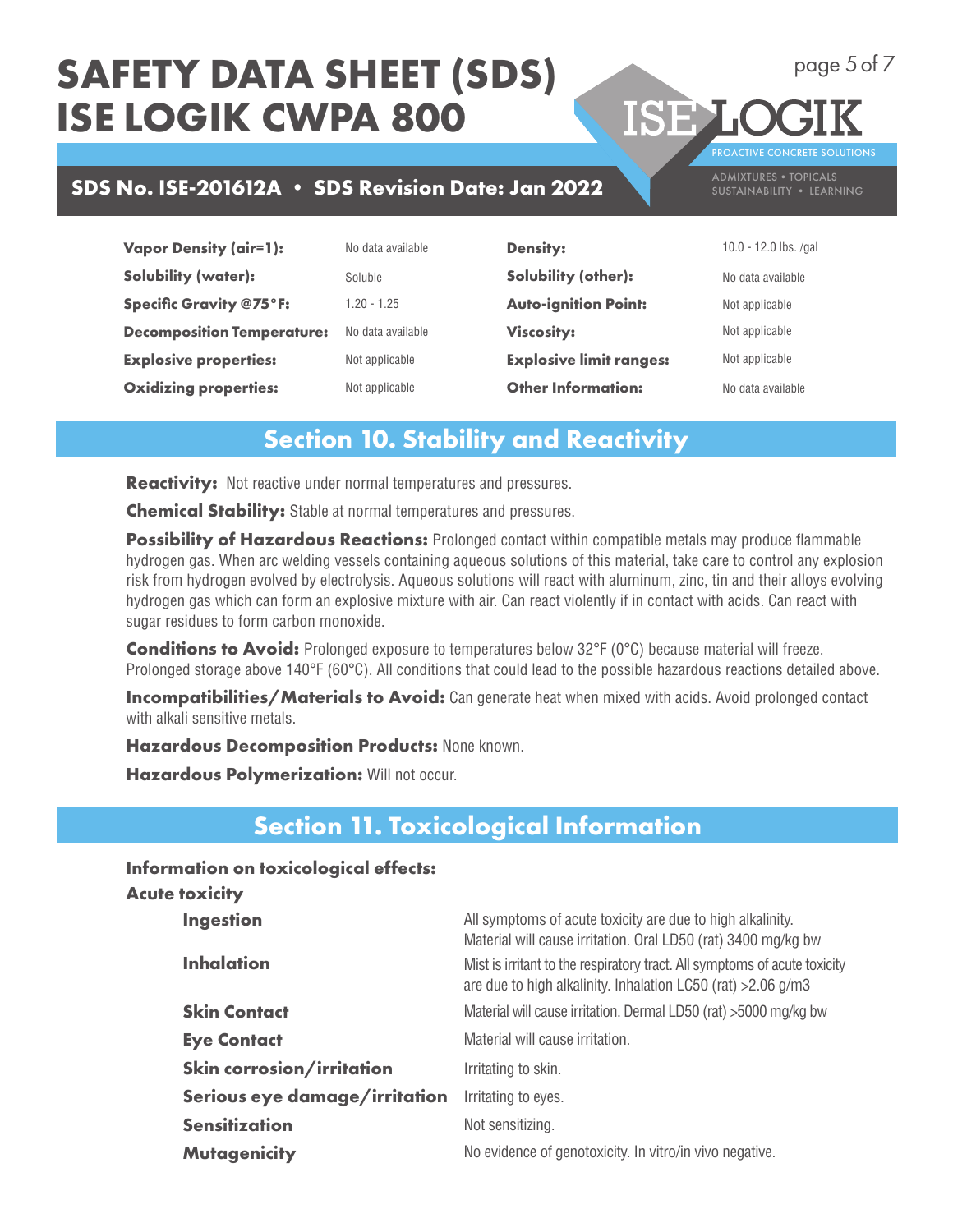# **SDS No. ISE-201612A • SDS Revision Date: Jan 2022** ADMIXTURES • TOPICALS

PROACTIVE CONCRETE SOLUTIONS

ISE LOC

page 6 of 7

| <b>Carcinogenicity</b>          | Not classified as a carcinogen per GHS criteria.                |
|---------------------------------|-----------------------------------------------------------------|
| <b>Reproductive toxicity</b>    | No evidence of reproductive toxicity or developmental toxicity. |
| <b>STOT - single exposure</b>   | Not classified.                                                 |
| <b>STOT - repeated exposure</b> | Not classified. NOAEL oral (rat) >159 mg/kg bw/d                |
| <b>Aspiration hazard</b>        | Not classified.                                                 |
|                                 |                                                                 |

# **Section 12. Ecological Information**

| <b>Eco-toxicity</b>                   |                                                                                                                                                                                        |
|---------------------------------------|----------------------------------------------------------------------------------------------------------------------------------------------------------------------------------------|
| <b>Aquatic toxicity:</b>              | This material is believed to be practically non-toxic to aquatic life upon<br>dilution. Significant concentrations can alter the pH of the aquatic<br>environment to dangerous levels. |
| <b>Terrestrial toxicity:</b>          | This material has exhibited slight toxicity to terrestrial organisms.                                                                                                                  |
| <b>Persistence and degradability:</b> | Inorganic. Soluble silicates, upon dilution, rapidly depolymerize into<br>molecular species indistinguishable from natural dissolved silica.                                           |
| <b>Bio-accumulative potential:</b>    | Inorganic. The substance has no potential for bio-accumulation.                                                                                                                        |
| <b>Mobility in soil:</b>              | Not applicable.                                                                                                                                                                        |
| <b>Other adverse effects:</b>         | The alkalinity of this material will have local effect on ecosystems sensitive to<br>changes in pH.                                                                                    |

|  |  | <b>Section 13. Disposal Considerations</b> |
|--|--|--------------------------------------------|
|  |  |                                            |

| <b>Eco-toxicity</b>                   | Dispose of this material in accordance with all applicable regulations at a<br>hazardous or special waste collection point.                                                                                                                                                                 |
|---------------------------------------|---------------------------------------------------------------------------------------------------------------------------------------------------------------------------------------------------------------------------------------------------------------------------------------------|
| <b>Persistence and degradability:</b> | Containers are recyclable if handled by an organization trained in such.<br>Otherwise, dispose of container in accordance with applicable local, regional,<br>national, and/or international regulations. Container rinse must be disposed<br>of in compliance with applicable regulations. |

## **Section 14. Transport Information**

| <b>UN NUMBER:</b>                    | Not classified according to the United Nations<br>'Recommendations on the Transport of Dangerous Goods'. Not classified as<br>hazardous under DOT or US Transport Recommendations.<br>International Maritime Dangerous Goods (IMDG) Code: Not classified as<br>hazardous. |
|--------------------------------------|---------------------------------------------------------------------------------------------------------------------------------------------------------------------------------------------------------------------------------------------------------------------------|
| <b>UN Proper shipping name:</b>      | Not applicable.                                                                                                                                                                                                                                                           |
| <b>Transport hazard classes:</b>     | Not applicable.                                                                                                                                                                                                                                                           |
| <b>Packing group:</b>                | Not applicable                                                                                                                                                                                                                                                            |
| <b>Environmental hazards:</b>        | Not classified as a Marine Pollutant.                                                                                                                                                                                                                                     |
| <b>Special precautions for user:</b> | Unsuitable containers: Aluminum                                                                                                                                                                                                                                           |